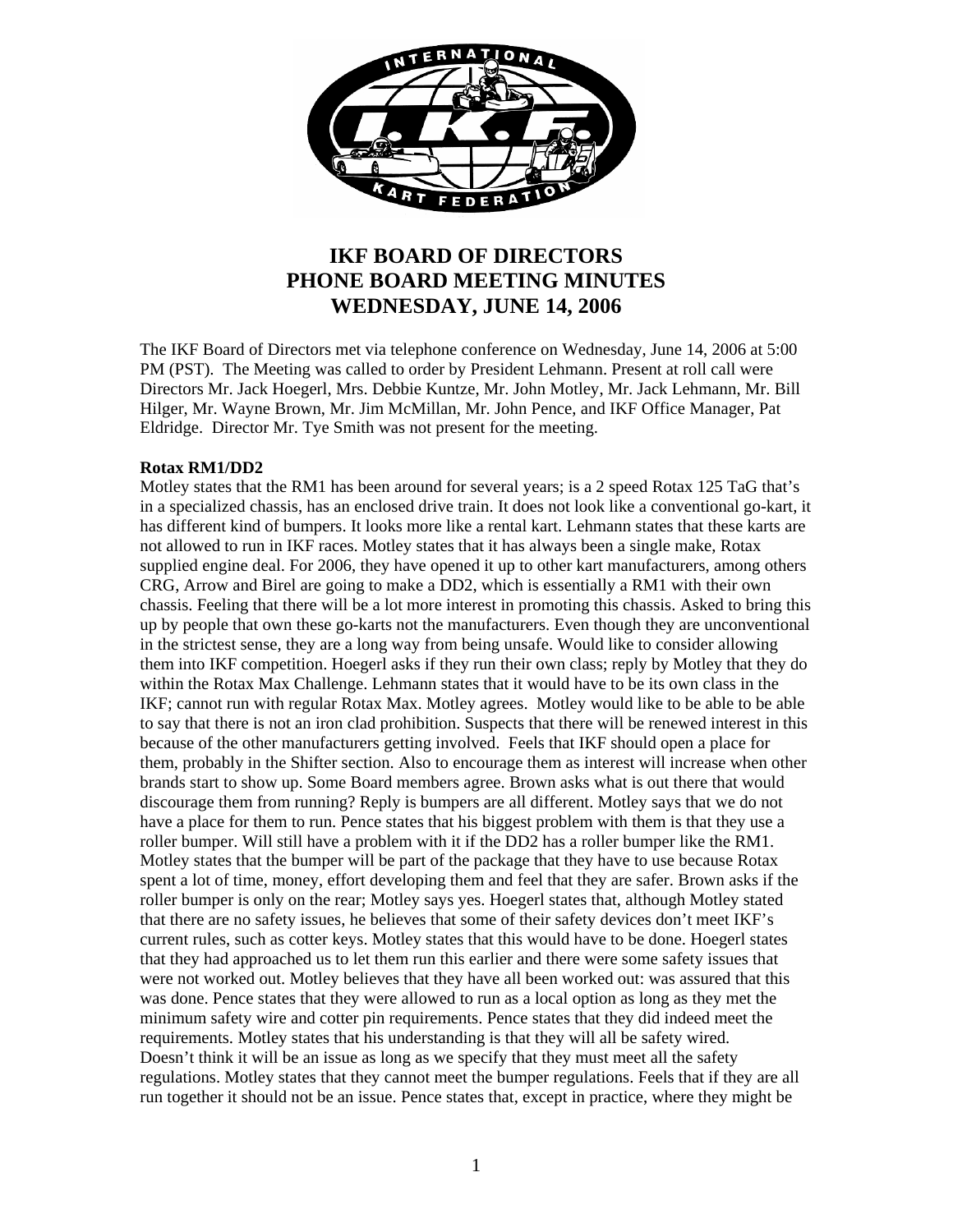on the track with 125 shifters or other TaG type karts. Lehmann states that they would have to run by themselves. Board members clarify that they are talking about mixed practice session. Kuntze states that they run 250's and laydowns together, why is this different? Pence states that it is the whole idea of the roller bumper. Motley states that the issue would probably be for front roller bumpers. Discussion re: roller bumper. Lehmann states that we need the specs for the insurance company. Motley states that if the feeling is that they have to practice and/or race themselves. States that they are designed to be a race kart and guarantee that they have a significant amount of research into them in terms of safety. Rotax took a look at the way that karts are built today and tried to clean sheet it in terms of safety. Thinks that there would be interest in running these in road racing. Pence states that they have one person running this in the Unlimited class occasionally. McMillan asks about motor specifications. Pence states that it would be a Section 850 class, an available local option class without having to get special permission to run. Motley says that they are sealed engines. Board to see if this grows. Hoegerl asks if Motley is going to put together the few safety issues that they need to address; Motley says yes. Motley clarifies that this was driven by our customers rather than SSC. Motley to get safety specs.

# **RFP**

Motley states that he circulated a draft RFP to the Board for input. Kuntze states that the only thing needed to be added was a mention of a competition year. Motley discusses update on the RFP to date. Motley assumed that this would be run by an attorney familiar with motorsports; he is to work on this and report to Board. Motley invites input from Board. Discussion by Board. Suggestion from Syd White to be included in RFP. Brown suggests Performance Clause be included. Lehmann asks if this is for Sprint only. Motley states that this is for Sprint, Shifter and TaG classes only. Motley will work on Performance Clause and suggestions from the Board.

# **Grand National Waiver Requests**

- 1. Jacob Blackhurst 4 Cycle Speedway Grand National Waiver denied and resubmitted by Mr. Blackhurst. Waiver denied by the Board based on the 200 mile radius.
- 2. Michael Brennan 4 Cycle Speedway Grand National Waiver approved by the Board.
- 3. Libby Buck Road Race Grand National Waiver approved by the Board.

Clarification: The deadline for the waiver requests for the 4 Cycle Speedway Grand National Waivers has passed. Waiver requests will no longer be accepted.

# **Section 309.1 Eligibility for Road Race License**

Brown discusses Section 309.1; asks for clarification of finishing position and DQ's. Discussion by Board. Brown to discuss with the Road Race Committee with recommendation to be given to Board at Fall Meeting for 2007 Tech Manual. Pence suggests that work needs to be done on Section 300 for Fall Board Meeting.

# **Website Advertising**

Pence states that he has not been able to work on this project yet.

# **Communications from Membership**

- 1. Fax regarding incident at Sheldon Competition Park Letter reviewed by Board and will be kept on file at IKF Office.
- 2. Email from Robert Brooks re: Rule 104.14.3 Entry Refunds Discussed by Board for possible change in 2007 - Deferred to Fall Board Meeting.
- 3. Letter from Mr. Tom Agan re: sprint nose Discussed by Board. This matter was addressed and approved by the Proposal process in 2005 for implementation in 2007. Deferred to Fall Board Meeting.